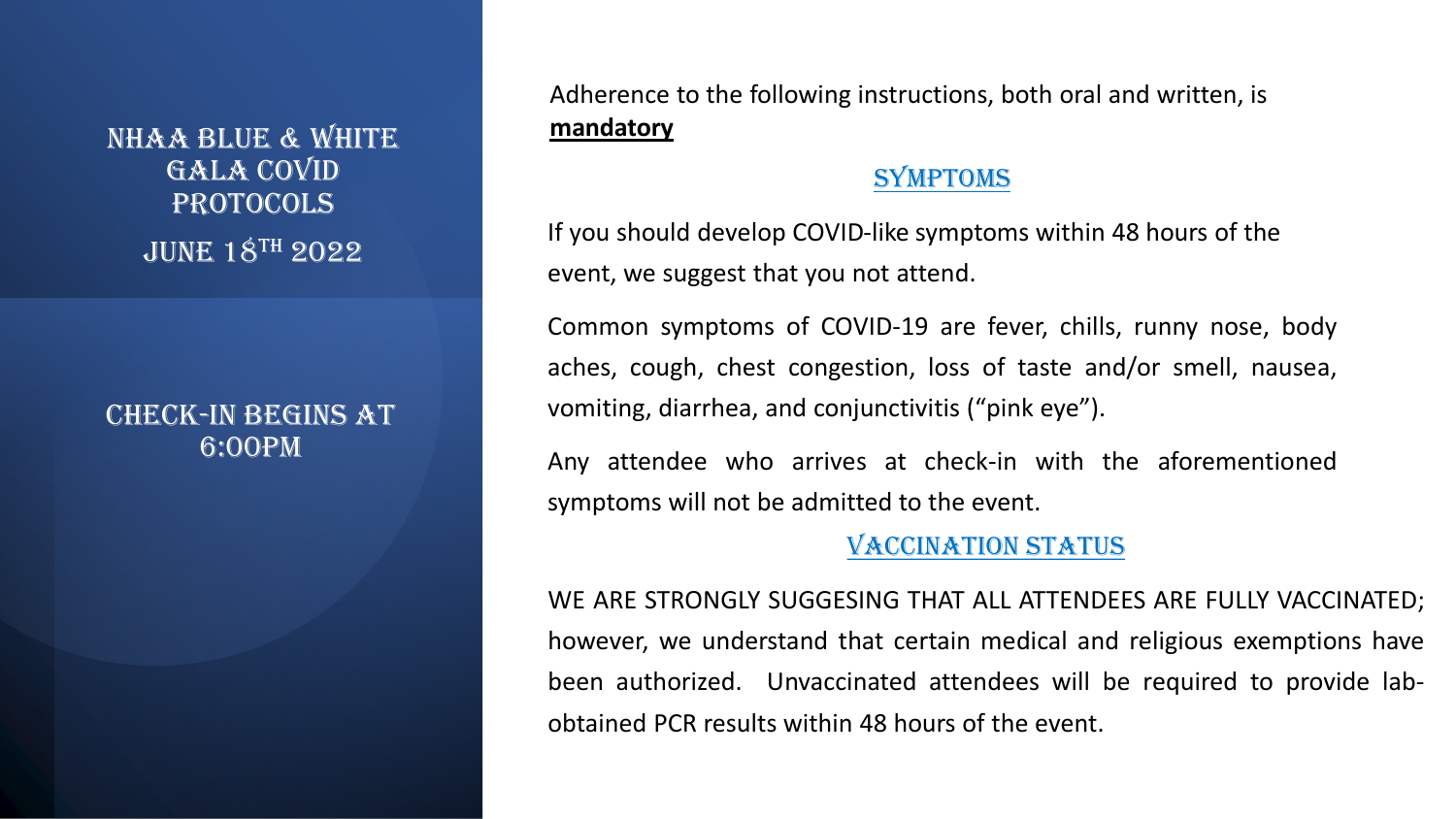# NHAA BLUE & WHITE GALA COVID PROTOCOLS **JUNE 18TH 2022**

## CHECK-IN BEGINS AT 6:00PM

## STATION 1:

Eventbrite status will be validated and vaccine status reviewed. Unvaccinated attendees will have their PCR results reviewed by medical personnel.

## STATION 2:

Temperature check & symptom query.

Temperature > or = to 100F and/or symptoms compelling for COVID-19 will not enter the event. We urge these individuals to visit the nearest Urgent Care facility for full evaluation and treatment, if needed.

#### QUESTIONS:

Contact Dr. Karla Booker at 678-463-2151 for further information or clarification.